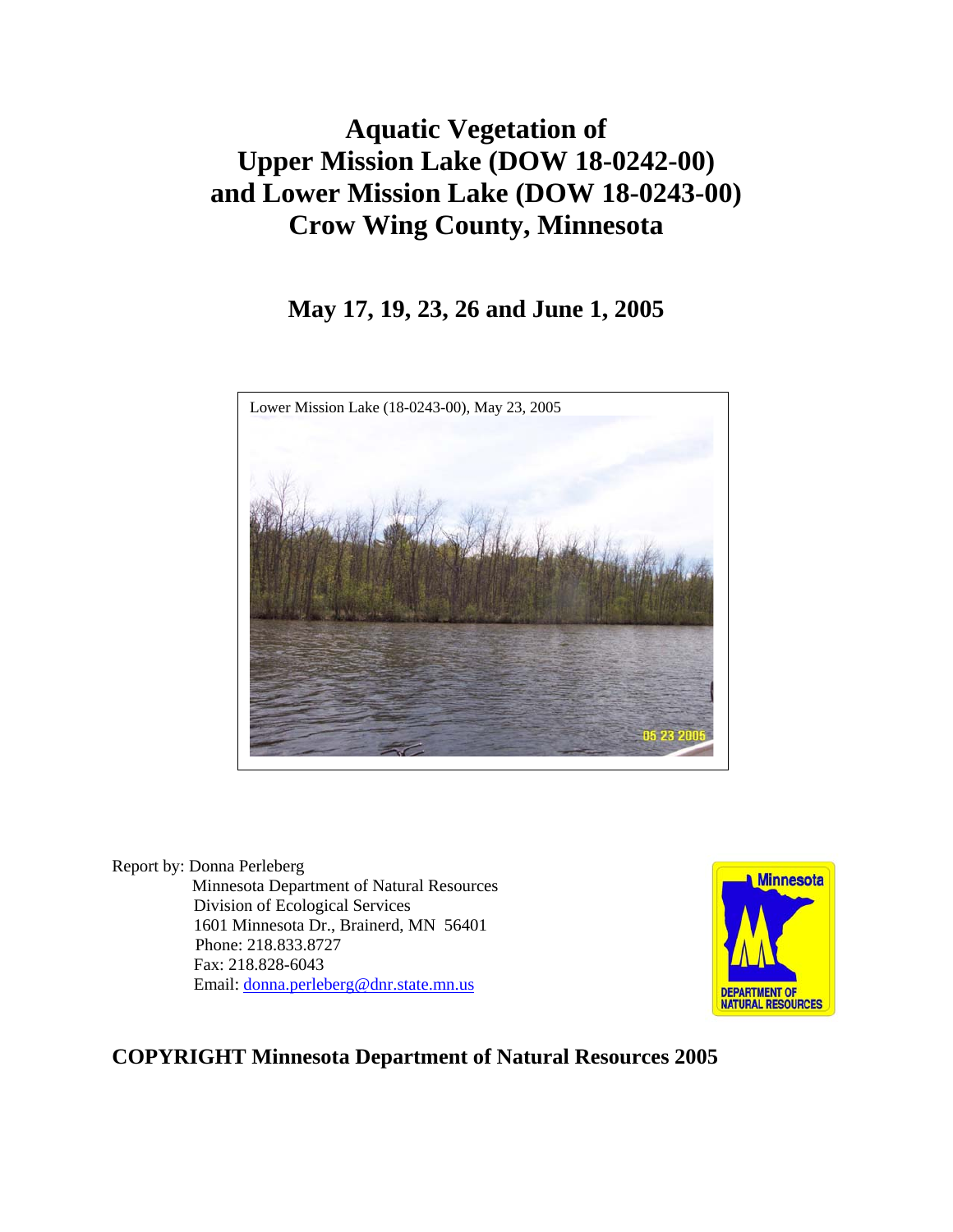## **Acknowledgments**

**Lake sampling:** Josh Knopik, Donna Perleberg, Joe Backowski, Michele Mattson MnDNR Division of Ecological Services, Brainerd

**Data Entry:** Josh Knopik and Cody Peterson MnDNR Division of Ecological Services, Brainerd **Voucher Specimens:** Josh Knopik and Michele Mattson MnDNR Division of Ecological Services, Brainerd

**Funding:** Collection of these data was made possible by support from the Heritage Enhancement Fund.

#### **This report should be cited as:**

Perleberg, D. 2005. Aquatic vegetation of Upper Mission Lake (DOW 18-0242-00) and Lower Mission Lake (18-0243-00), Crow Wing County, Minnesota, May 17, 19, 23, 26 and June 1, 2005. Minnesota Department of Natural Resources, Ecological Services Division, 1601 Minnesota Dr., Brainerd, MN 56401. 17 pp.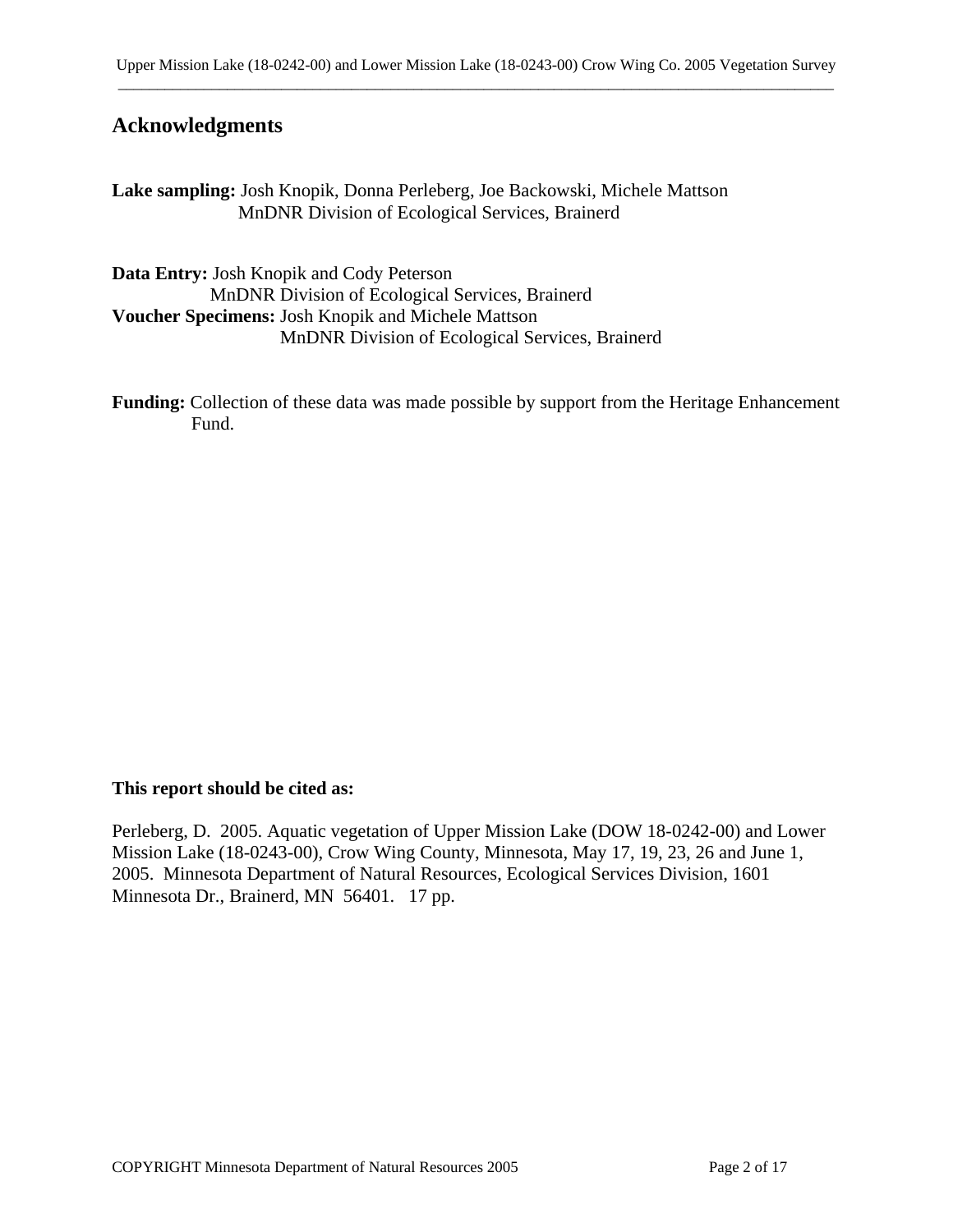## **Summary**

Upper and Lower Mission Lakes are connected basins that differ in factors such as size, depth, water clarity and shoreland development. Water clarity in Upper Mission Lake is higher than Lower Mission and both lakes are described as mesotrophic. Native submerged vegetation is abundant in both lakes and occurs to a depth of 18 feet in Upper Mission and 16 feet in Lower Mission. Plants are most common in depths less than 15 feet in both lakes. Within the zone from shore to a depth of 20 feet, 75 percent of the sites in Upper Mission Lake and 72 percent of the sites in Lower Mission Lake contained vegetation. Native vegetation occurred in 64 percent of the Upper Mission sites compared to 46 percent of the Lower Mission sites. A total of 23 native plant species were recorded. Common native species included muskgrass (*Chara* sp.), coontail (*Ceratophyllum demersum*), flat-stem pondweed (*Potamogeton zosteriformis*), whitestem pondweed (*Potamogeton praelongus*), northern watermilfoil (*Myriophyllum sibiricum*) and star duckweed (*Lemna trisulca*).

The non-native species, curly-leaf pondweed (*Potamogeton crispus*) occurred in 10 percent of the Upper Mission Lake sites and in 26 percent of the Lower Mission Lake sites, but it was not the most abundant species in either lake. In Upper Mission it dominated in the zone from 11 to 15 feet deep while in Lower Mission it was the most common species in the zone from six to 15 feet deep. In both lakes, curly-leaf was uncommon in depths less than six feet (Fig 11).

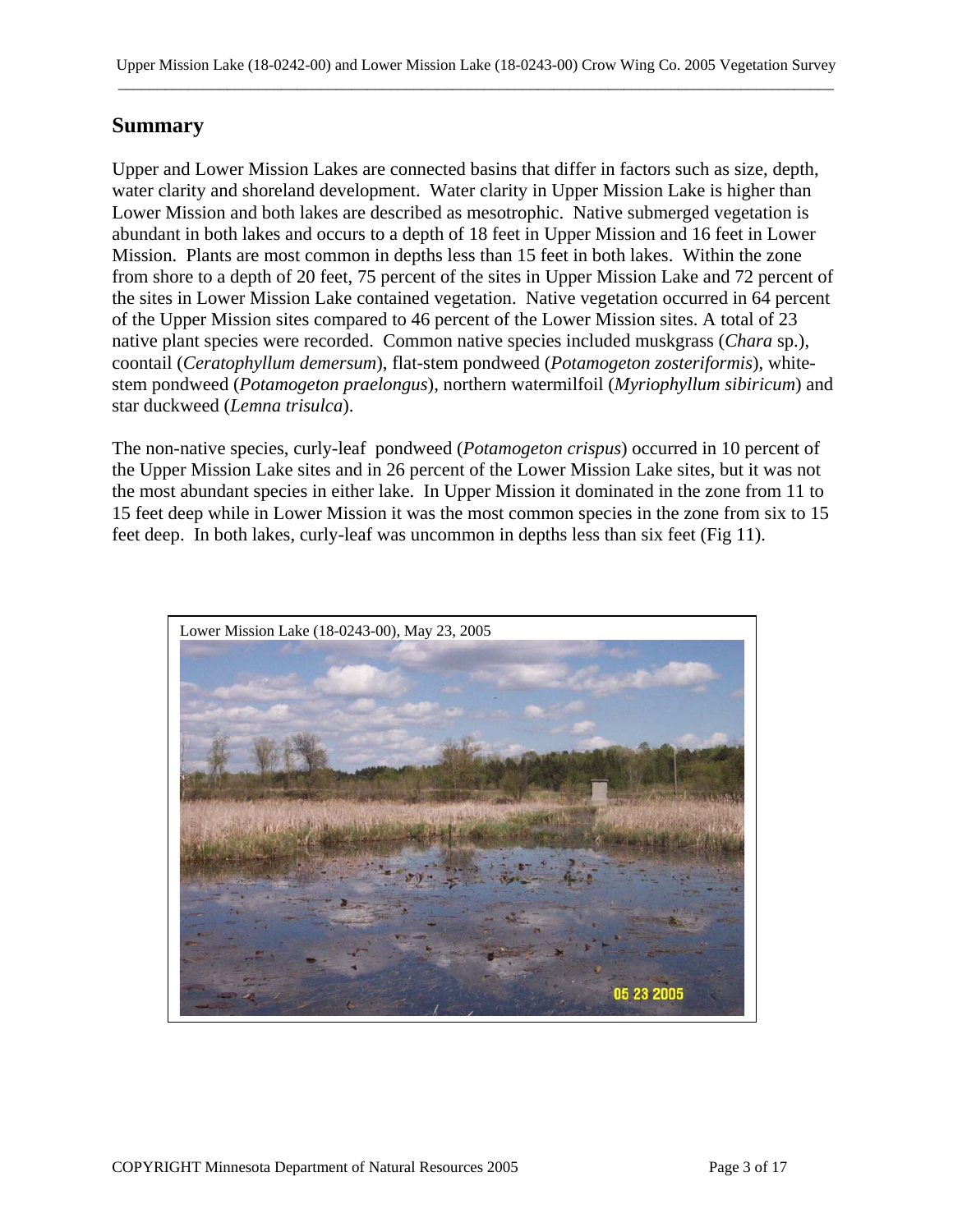## **Introduction**

Upper Mission Lake (DOW 18-0242-00) and Lower Mission Lake (DOW 18-0243-00) are located about 14 miles northeast of the city of Brainerd in Crow Wing County, Minnesota. The lakes occur within the ecological region called the [Laurentian Mixed Forest](http://www.dnr.state.mn.us/ecs/index.html)  [Province](http://www.dnr.state.mn.us/ecs/index.html), the true forested region of the state (Fig. 1).

The lakes lay in the north central portion of the Mississippi River – Brainerd Watershed about one mile to the northwest of the Mississippi River. Mission Creek enters Upper Mission Lake and flow continues into Lower Mission Lake and then into the Mississippi River (Fig. 2). Uplands surrounding the lakes include a mix of forest, wetlands, agricultural and residential development (Fig. 2). Both lakes are



Figure 2. Water flow through Upper and Lower Mission Lakes into developed with residential the Mississippi River.



homes. A public access occurs on the north end of Upper Mission Lake and on the west side of Lower Mission Lake(Fig. 3). Access between the two lakes is available through a channel.

Upper and Lower Mission Lakes are connected but act as separate basins. Upper Mission is larger in surface area (817 acres) than and Lower Mission (698 acres). Upper Mission is also deeper with a maximum depth of 36 feet and about 31 percent of the basin is less than 15 feet in depth (Fig. 3). Lower Mission has a maximum depth of 27 feet and about 65 percent, including the entire south half of the lake, is less than 15 feet deep (Fig. 3).

Both lakes are classified as mesotrophic, an intermediate category describing lakes with moderate nutrients, algae and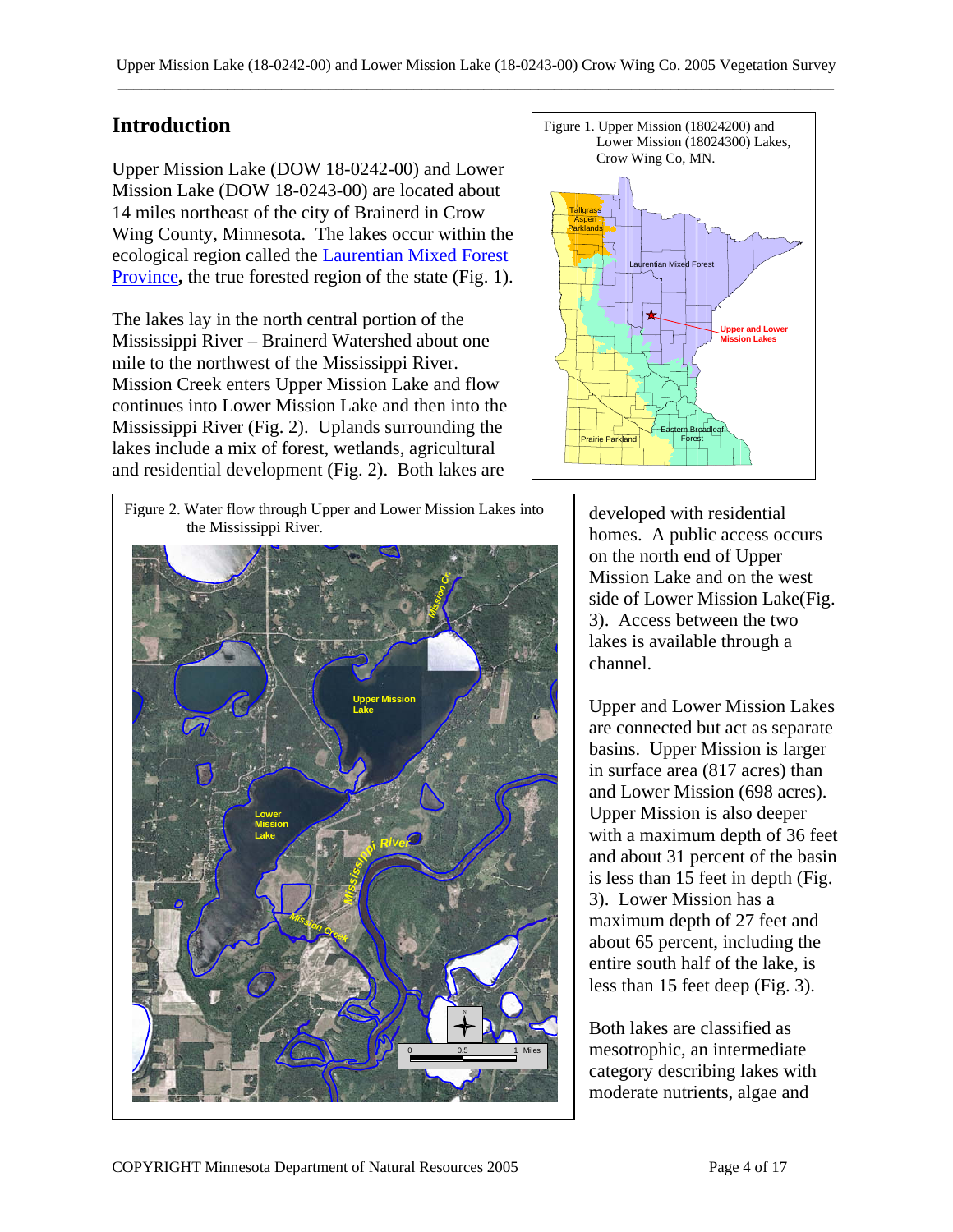water clarity. A 1991 water quality study found that phosphorus levels in these lakes were higher than most other lakes in the region and concluded that the lake are sensitive to nutrient loadings from the watershed (Hodgson and Heiskary 1991). Between 1995 and 2004, water clarity was slightly higher in Upper Mission, with a mean summer Secchi disc reading of 9.8 feet compared to 8.6 feet in Lower Mission (MPCA 2005).

Historical surveys of these lakes describe abundant emergent and submerged aquatic plant communities. Emergent species included bulrush, cattail, wild rice, and giant cane. Floating leaf plants were yellow waterlily and floating-leaf pondweed. Submerged



vegetation was described as abundant to a depth of seven or eight feet and well-distributed throughout the lake with a variety of native submerged plants speices present (MnDNR Fisheries Lake Files 1942).

The non-native submerged plant, curly-leaf pondweed (*Potamogeton crispus*) occurs in both Upper and Lower Mission Lakes. Within the Mississippi River – Brainerd Watershed, curly-leaf pondweed has been documented in at least 25% of the lakes that are 100 acres or more in size (Invasive Species Program 2004).

## **Vegetation Survey Objectives**

The purpose of vegetation survey of Upper and Lower Mission Lakes was to describe the current aquatic plant community including:

- 1) Estimate the maximum depth of rooted vegetation
- 2) Estimate the percent of the lake occupied by rooted vegetation
- 3) Record the aquatic plant species that occur in the lake
- 4) Estimate frequencies of occurrence of individual species
- 5) Develop distribution maps for the common species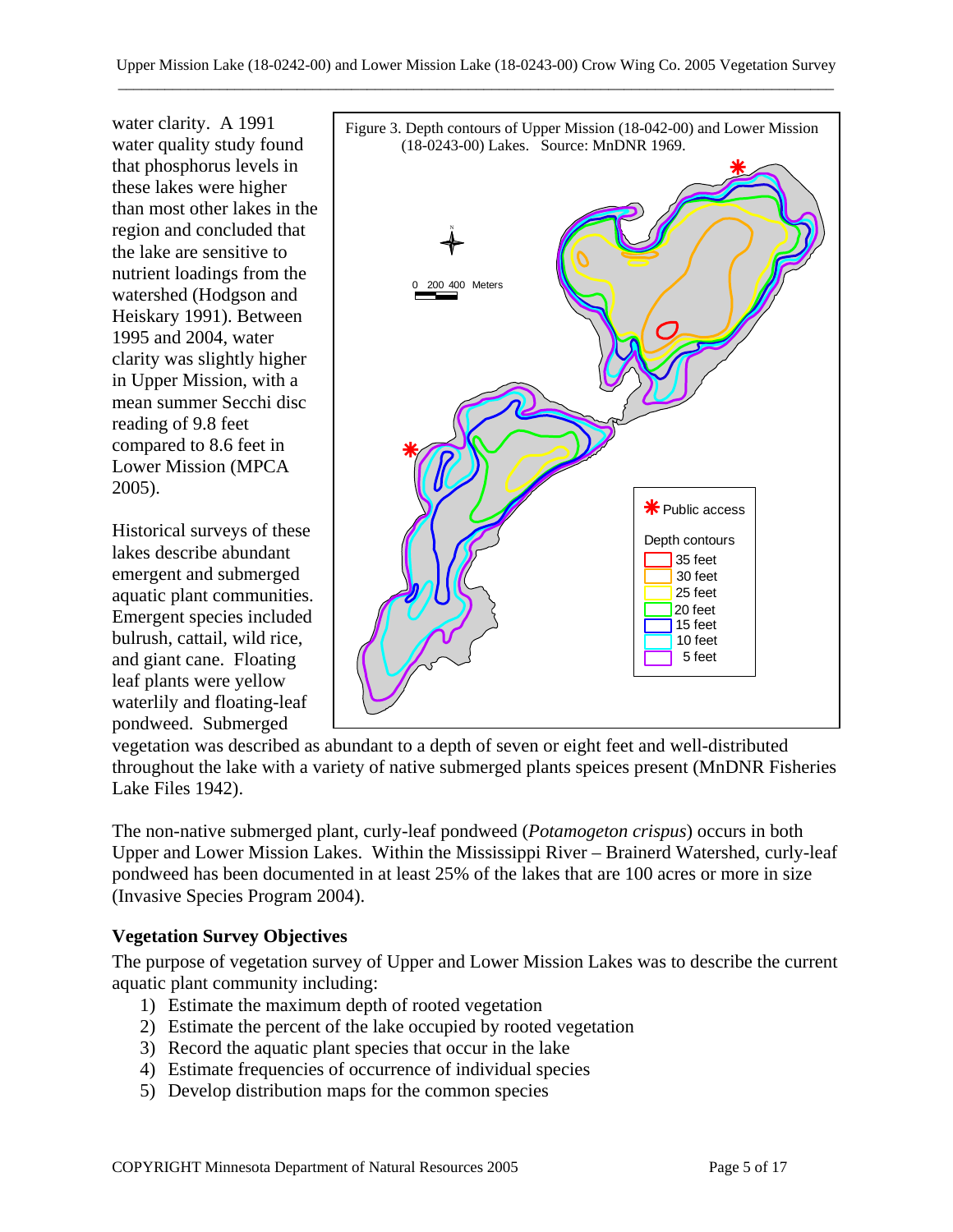# **Methods**

## **Aquatic Vegetation Survey Methods**

A Point-Intercept vegetation survey of Upper Mission Lake was conducted on May 17, 19, 26 and June 1, 2005 and of Lower Mission Lake on May 23, 26 and June 1, 2005. The surveys followed the methods described by Madsen (1999).

Survey waypoints were created and downloaded into a Global Positioning System (GPS) receiver. To establish a minimum of 200 points within the vegetated zone of each lake, sample point spacing was different on each lake. Survey points were spaced 75 meters apart on Upper Mission Lake and 100 meters apart on Lower Mission. In the field, surveyors began sampling to a depth of 25 feet but found no vegetation beyond a depth of 18 feet. All survey points between shore and 20 feet were sampled for a total of 331 sample sites on Upper Mission Lake and 253 sample sites on Lower Mission Lake (Fig 4). Some sampling did occur at depths of 21 to 25 feet, but this zone was not extensively surveyed.

The GPS unit was used to navigate the boat to each sample point. One side of the boat was



designated as the sampling area. At each site, water depth was recorded in one foot increments using a measured stick in water depths less than eight feet and an electronic depth finder in water depths greater than eight feet. The surveyors recorded all plant species found within a one meter squared sample site at the predesignated side of the boat. A double-headed, weighted garden rake, attached to a rope was used to survey vegetation not visible from the surface (Fig. 5).

Nomenclature followed Crow and Hellquist (2000). Voucher specimens were collected for most plant species and are stored at the MnDNR in Brainerd.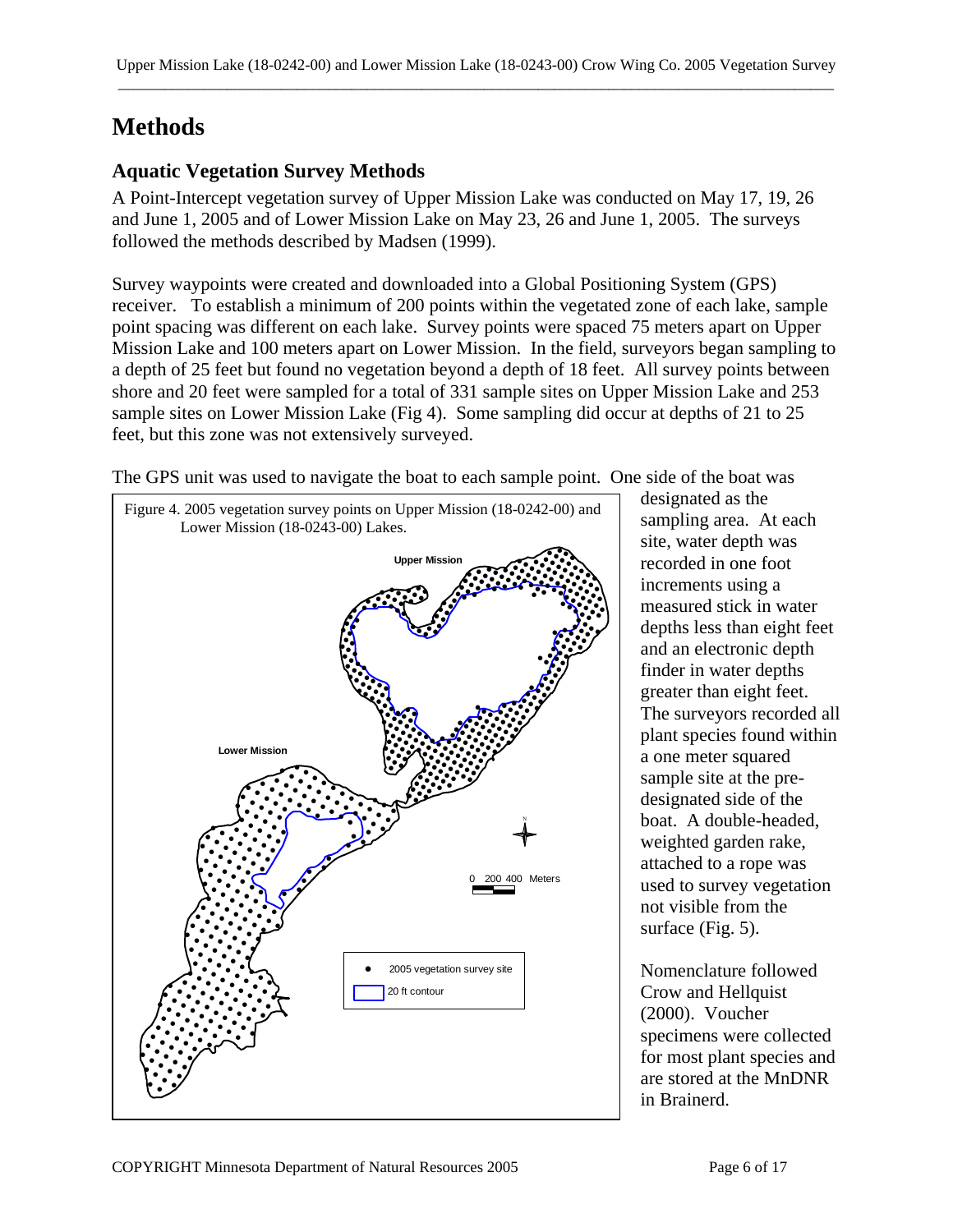Data were entered into a Microsoft Access database and frequency of occurrence was calculated for each species as the number of sites in which a species occurred divided by the total number of sample sites.

#### *Example:*

In Upper Mission Lake there were 331 samples sites in the zone from shore to the 20 feet depth. Coontail occurred in 87 of those sites. Frequency of coontail in the shore to 20 ft zone of Upper Mission Lake =  $87/331$  (\*100) =  $26\%$ 



Frequency was calculated for the entire area from shore to 20 feet and sampling points were also grouped by water depth and separated into five depth zones for analysis: 0 to 5 feet, and 6 to 10 feet, 11 to 15 feet, 16 to 20 feet.

## **Results**

#### **Number of species recorded**

A total of 23 native aquatic plant species were recorded in Upper and Lower Mission Lakes including four emergent, two floating-leaved, two free-floating and 15 submerged species (Table 1). Curly-leaf pondweed, (*Potamogeton crispus*), a non-native, submerged aquatic plant species was documented in both lakes.

#### **Occurrence of different plant life forms by water depth**

The highest number of plant species was found in the zone from shore to a depth of five feet, where all but one species were found (Fig. 6).

leaved species were restricted to depths of six feet and less and freefloating species were found to a depth of 13 feet. Within the depth zone from shore to five feet, at least one floating-leaf or emergent species was present in 13 percent of the Upper Mission sites and in 33 percent of the Lower Mission sites. This survey was conducted before most

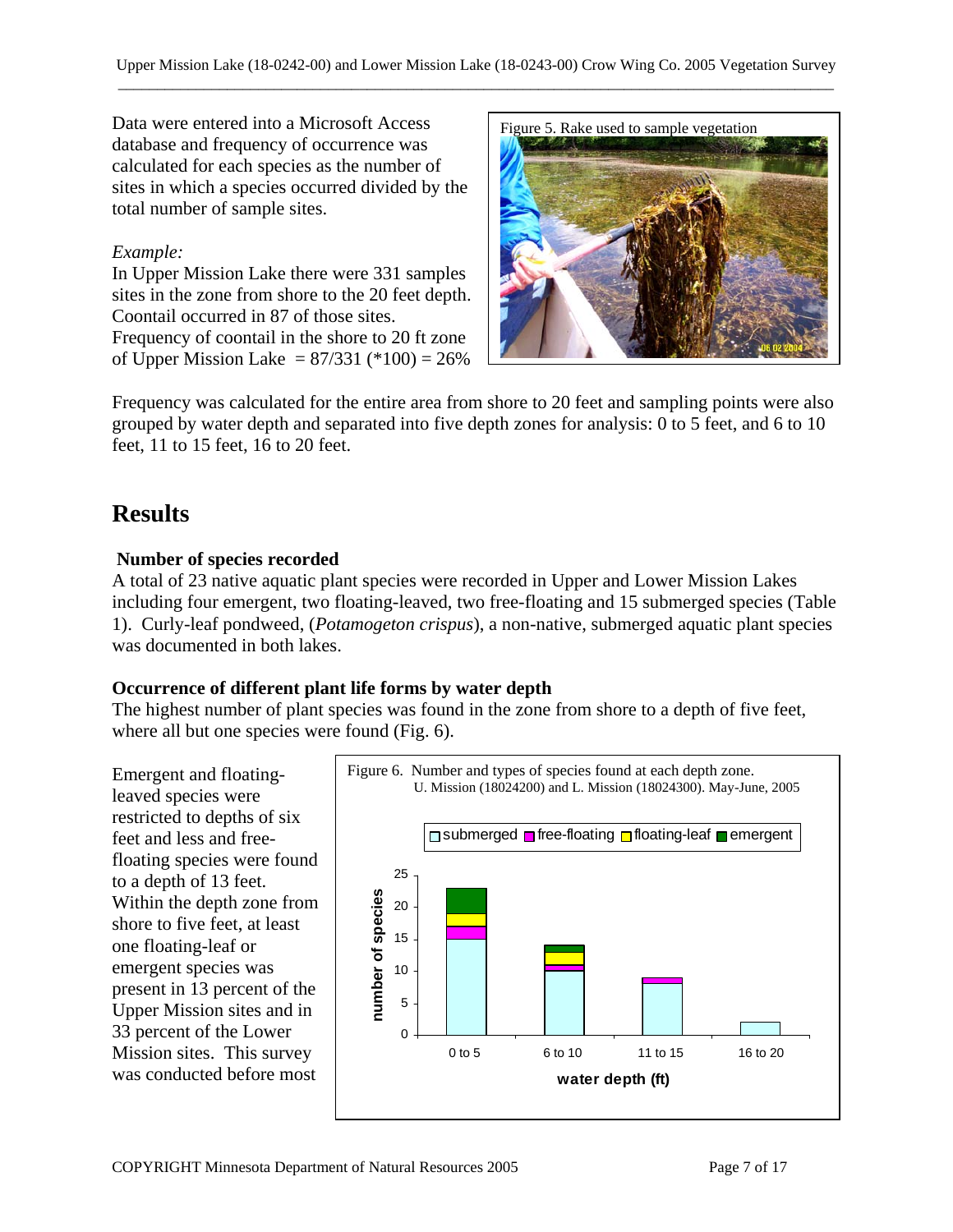#### **Table 1. Aquatic Plants of Upper Mission (18-0242-00) and Lower Mission (18-0243-00) Lakes (Crow Wing County). May 17, 19, 26, and June 1, 2005**

|                                                                                                                                                                                                                                        |                        |                                  | <b>U.pper</b><br><b>Mission</b><br>331<br>samples | Lower<br><b>Mission</b><br>253<br>samples |
|----------------------------------------------------------------------------------------------------------------------------------------------------------------------------------------------------------------------------------------|------------------------|----------------------------------|---------------------------------------------------|-------------------------------------------|
| <b>Life Form</b>                                                                                                                                                                                                                       | <b>Common Name</b>     | <b>Scientific Name</b>           | Frequency                                         |                                           |
| SUBMERGED-ANCHORED<br>These plants grow primarily<br>under the water surface.<br>Upper leaves may float near<br>the surface and flowers may<br>extend above the surface.<br>Plants are often rooted or<br>anchored to the lake bottom. | Coontail               | Ceratophyllum demersum $(v)$     | 26                                                | 30                                        |
|                                                                                                                                                                                                                                        | Muskgrass              | Chara sp.                        | 38                                                | 9                                         |
|                                                                                                                                                                                                                                        | Canada waterweed       | Elodea canadensis                | 14                                                | 31                                        |
|                                                                                                                                                                                                                                        | Curly-leaf pondweed    | <b>Potamogeton crispus</b> $(v)$ | 10                                                | 26                                        |
|                                                                                                                                                                                                                                        | Flat-stem pondweed     | Potamogeton zosteriformis $(v)$  | 15                                                | 10                                        |
|                                                                                                                                                                                                                                        | Northern watermilfoil  | Myriophyllum sibiricum           | 9                                                 | 15                                        |
|                                                                                                                                                                                                                                        | Whitestem pondweed     | Potamogeton praelongus           | 9                                                 | 5                                         |
|                                                                                                                                                                                                                                        | Narrowleaf pondweed    | Potamogeton sp.                  | $\overline{2}$                                    | $\overline{5}$                            |
|                                                                                                                                                                                                                                        | White water buttercup  | Ranunculus longirostris          | $\overline{4}$                                    | $\overline{3}$                            |
|                                                                                                                                                                                                                                        | Water stargrass        | Zosterella dubia                 | 1                                                 | 3                                         |
|                                                                                                                                                                                                                                        | Greater bladderwort    | Utricularia vulgaris             | $<$ 1                                             | $\overline{2}$                            |
|                                                                                                                                                                                                                                        | Illinois pondweed      | Potamogeton illinoensis          | 1                                                 | $\frac{1}{2}$                             |
|                                                                                                                                                                                                                                        | Stonewort              | Nitella sp.                      | $\overline{2}$                                    | $\mathbf{1}$                              |
|                                                                                                                                                                                                                                        | Large-leaf pondweed    | Potamogeton amplifolius          | $\leq$ 1                                          | $ -$                                      |
|                                                                                                                                                                                                                                        | Clasping-leaf pondweed | Potamogeton richardsonii (v)     | $\overline{a}$                                    | $\leq$ 1                                  |
|                                                                                                                                                                                                                                        | Sago pondweed          | Stuckenia pectinata (v)          | present                                           | $\frac{1}{2}$                             |
|                                                                                                                                                                                                                                        |                        |                                  |                                                   |                                           |
| FREE-FLOATING                                                                                                                                                                                                                          | Star duckweed          | Lemna trisulca                   | $\overline{4}$                                    | 27                                        |
| These plants float on the<br>water and drift with water<br>currents.                                                                                                                                                                   | Water moss             | Not identified to species        | $\sim$                                            | $\leq$ 1                                  |
| <b>FLOATING</b>                                                                                                                                                                                                                        | Yellow waterlily       | Nuphar variegata                 | $\overline{2}$                                    | 4                                         |
| These plants are rooted in the<br>lake bottom and have leaves that<br>float on the water surface. Many<br>have colorful flowers that extend<br>above the water                                                                         | White waterlily        | Nymphaea odorata $(v)$           | $\frac{1}{2}$                                     | $\overline{5}$                            |
| <b>EMERGENT</b>                                                                                                                                                                                                                        | Wild Rice              | Zizania palustris (v)            | $\overline{4}$                                    | 7                                         |
| These plants extend well<br>above the water surface and<br>are usually found in shallow<br>water, near shore.                                                                                                                          | Hardstem bulrush       | Scirpus acutus                   | $\overline{2}$                                    | $\overline{3}$                            |
|                                                                                                                                                                                                                                        | Needlerush             | Eleocharis acicularis.           | 1                                                 | $\mathbf{1}$                              |
|                                                                                                                                                                                                                                        | <b>Giant Cane</b>      | Phragmites australis             | $\sim$                                            | $\leq$ 1                                  |
|                                                                                                                                                                                                                                        |                        |                                  |                                                   |                                           |

Frequency calculated for zone from shore to 20 feet depth Frequency = percent of sites in which species occurred

Present = species occurred in lake but not found within sample sites  $V =$  voucher specimen collected  $H$ ighlite = non-native species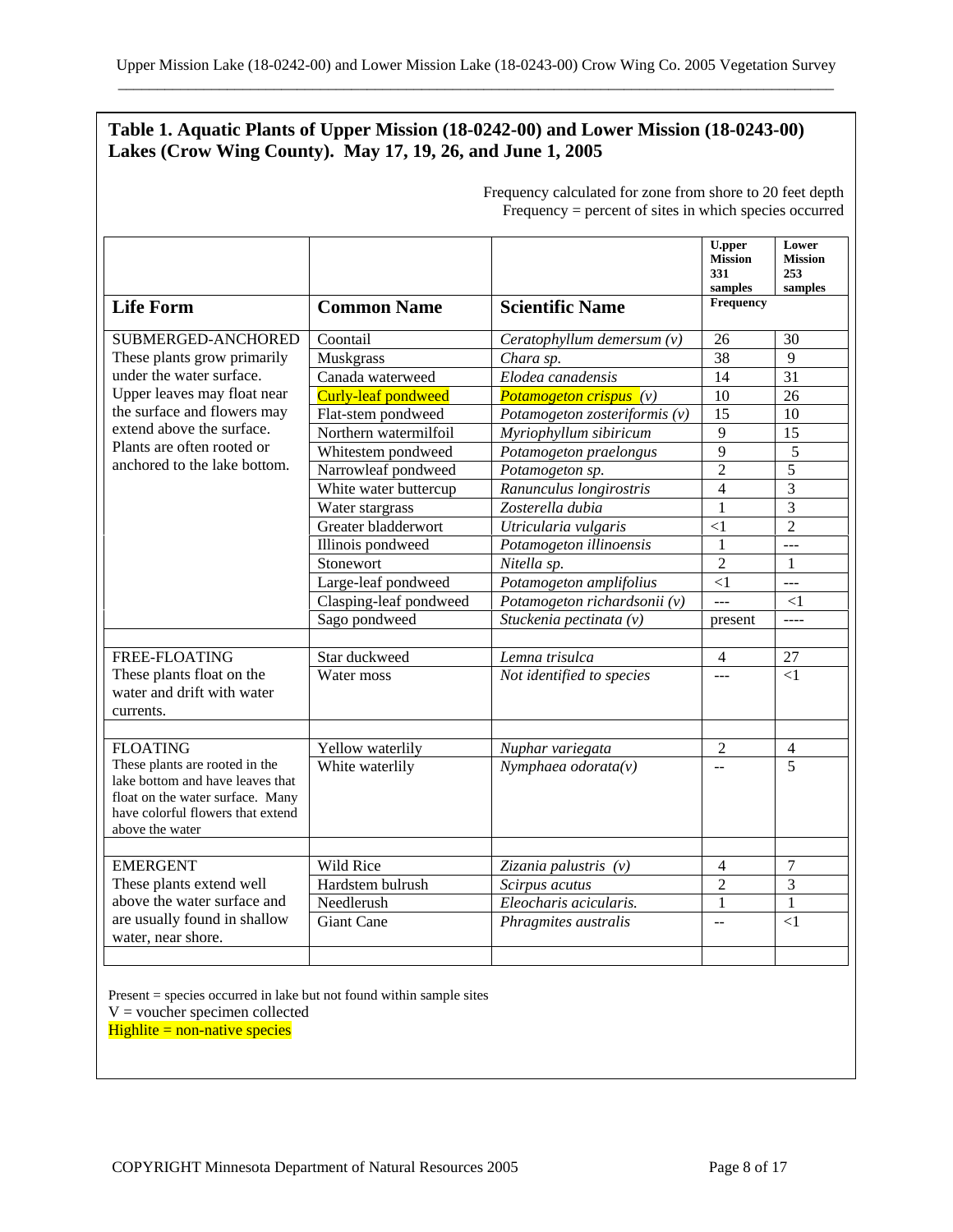

emergent and floating- leaf species reached maturity and frequency values from the spring 2005 survey likely underestimate the actual abundance of these species. [Bulrush](http://www.dnr.state.mn.us/aquatic_plants/emergent_plants/bulrushes.html) (*Scirpus acutus*), [wild rice](http://www.dnr.state.mn.us/aquatic_plants/emergent_plants/wildrice.html) (*Zizania aquatica*), [Yellow waterlily](http://www.dnr.state.mn.us/aquatic_plants/floatingleaf_plants/spatterdock.html) (*Nuphar variegata*) and [White waterlily](http://www.dnr.state.mn.us/aquatic_plants/floatingleaf_plants/white_water_lily.html) (*Nymphaea odorata*) were the most common species present but were not yet fully emerged (Fig. 7).

Submerged vegetation was found to a maximum depth of 18 feet in Upper

Mission Lake and 16 feet in Lower Mission but in both lakes, vegetation was sparse beyond the 15 feet depth. Within the zone from shore to 20 feet, 75 percent of the Upper Mission Lake sites

and 72 percent of the Lower Mission Lake sites contained vegetation. Vegetation was most abundant in the zone from shore to a depth of ten feet where 90 percent of the Upper Mission Lake sites and 94 percent of the Lower Mission Lake sites contained vegetation (Fig. 8). In depths greater than 15 feet, only two percent of the Upper Mission Lake sites and three percent of the Lower Mission Lake sites contained vegetation (Fig. 8) and only two species, curly-leaf pondweed and flatstem pondweed, were found in depths greater than 15 feet.



#### **Distribution and abundance of native and non-native species**

Native species were more abundant in both lakes than the non-native species, curly-leaf pondweed. In the zone from shore to the 20 feet depth, 70 percent of the Upper Mission Lake sites and 63 percent of the Lower Mission Lake sites contained native vegetation (Fig. 9). Upper Mission Lake had a higher percentage of sites (64 percent) where only natives occurred, compared to 46 percent in Lower Mission Lake (Fig. 9).

#### **Common submerged and free-floating species**

The most frequently occurring native species in these lakes included coontail (*Ceratophyllum demersum*), muskgrass (*Chara* sp.), Canada waterweed (*Elodea canadensis*), flat-stem pondweed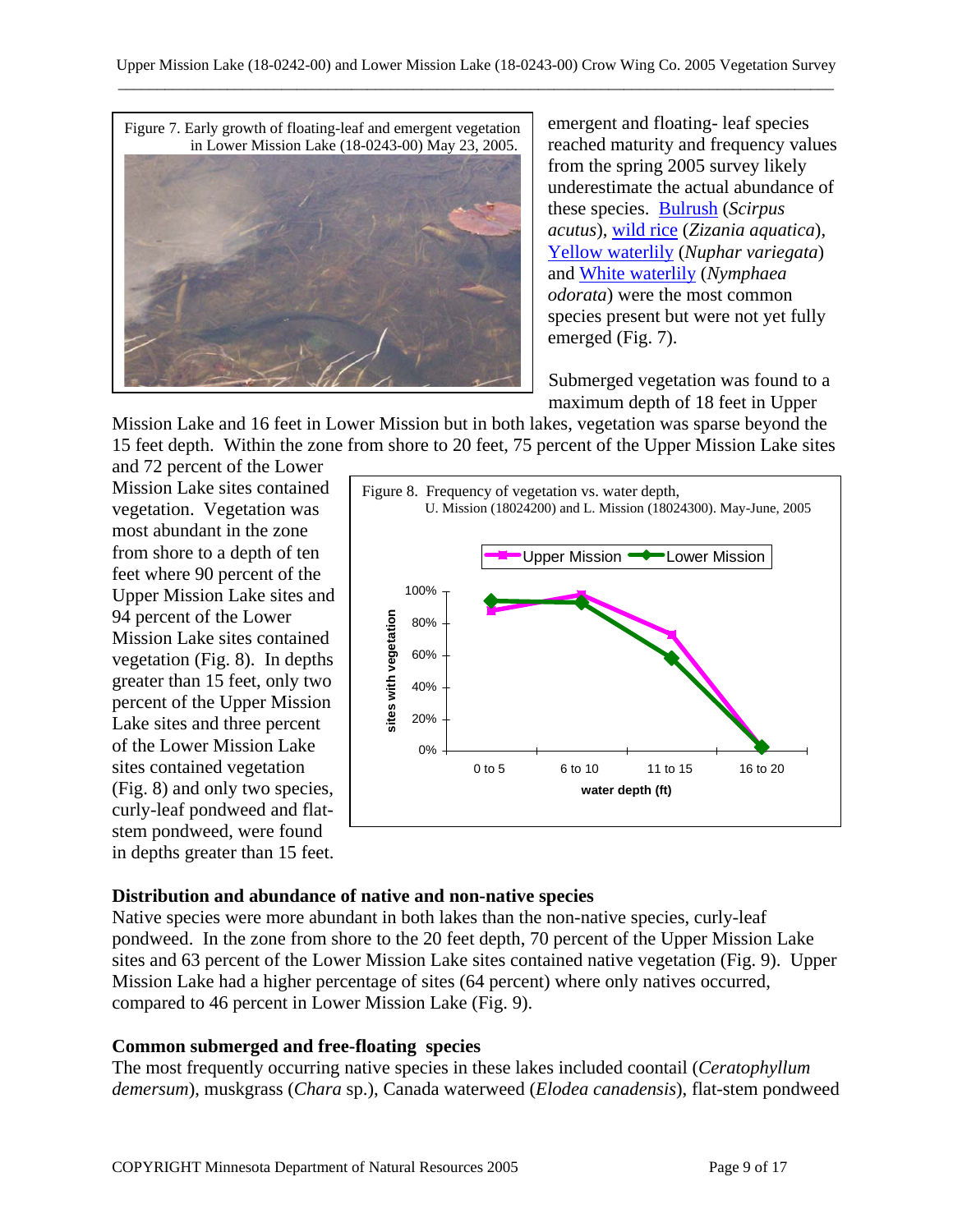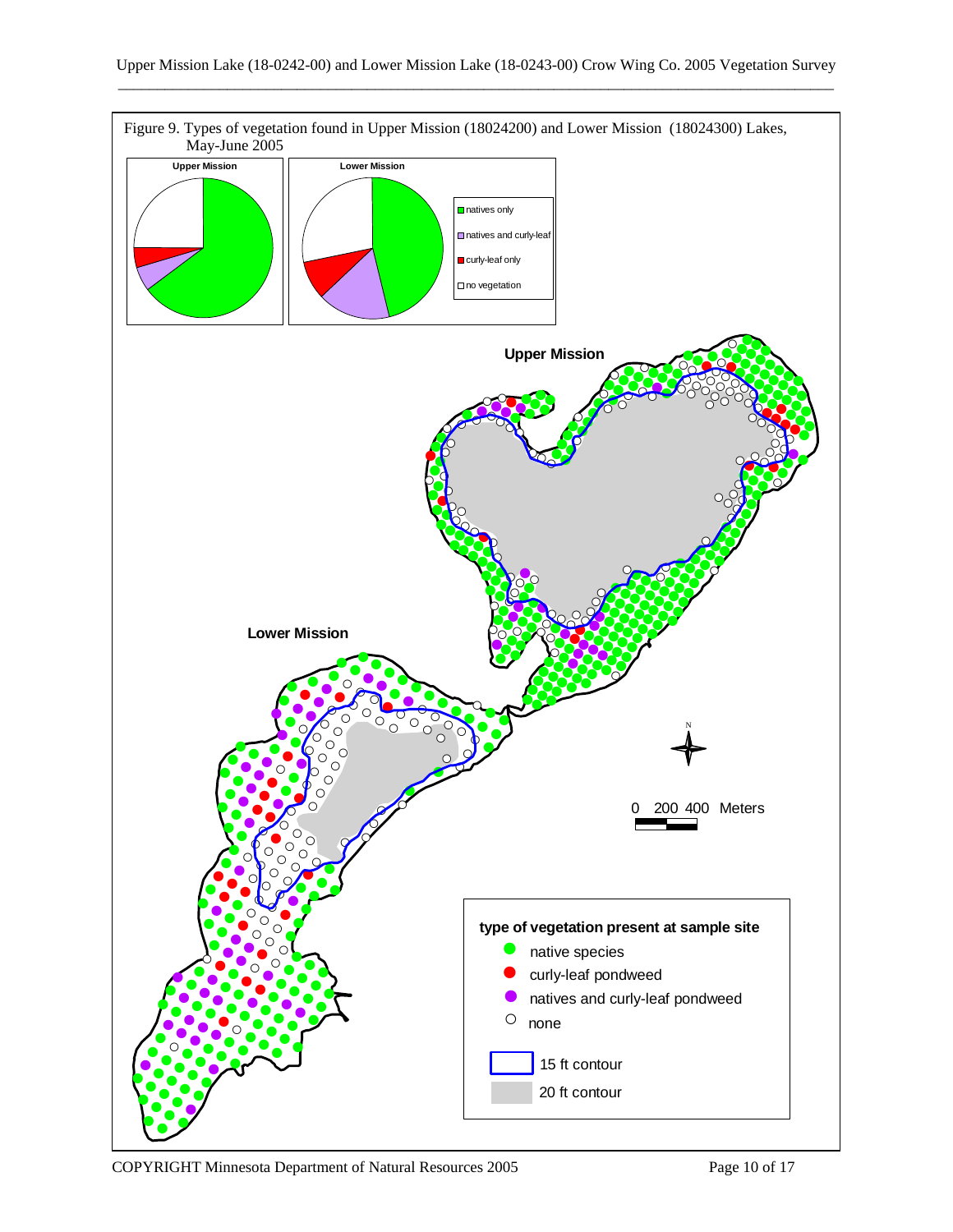(*Potamogeton zosteriformis*), whitestem pondweed (*Potamogeton praelongus*), northern watermilfoil (*Myriophyllum sibiricum*) and star duckweed (*Lemna trisulca*). The non-native species, curly-leaf pondweed (*Potamogeton crispus*) was common in both lakes, but not the dominant species. Distributions and frequencies of these common species differed between the two lakes.

[Muskgrass](http://www.dnr.state.mn.us/aquatic_plants/algae/chara.html) (*Chara* sp.) was the most frequent species in Upper Mission Lake, where it was found in 38 percent of the sample sites (Table 1). It dominated the shallow zone in that lake to a depth of five feet (Fig. 10). Muskgrass was a minor component of the Lower Mission Lake community, where it occurred in nine percent of the sample sites (Table 1). Muskgrass is a submerged, macroscopic algae that is common in many hardwater Minnesota lakes. It is named for its characteristic musky odor. Because this species does not form true stems, it is a lowgrowing plant, often found entirely beneath the water surface where it may form low "carpets" on the lake bottom. Muskgrass is adapted to variety of substrates and is often the first species to invade open areas of lake bottom where it can act as a sediment stabilizer. In Upper Mission Lake, muskgrass was found along the broad shallow areas of the east, west and north shore but in Lower Mission its distribution was patchy (Fig. 11).

[Coontail](http://www.dnr.state.mn.us/aquatic_plants/submerged_plants/coontail.html) (*Ceratophyllum demersum*) was common in both lakes, occurring with a frequency of 26 percent in Upper Mission and 31 percent in Lower Mission (Table 1). Coontail is the most common submerged flowering plant in the state. This perennial grows entirely submerged and is adapted to a broad range of lake conditions, including turbid water. It is often found growing in deeper water than other native species because it is more tolerant of low light conditions. In Upper Mission, coontail dominated the zone from six to 10 feet and in Lower Mission it was among the most common species in both the shore to five feet and six to 10 feet zones (Fig. 10). Coontail was concentrated at the north and south ends of Upper Mission Lake and it was more evenly distributed in Lower Mission (Fig. 11).

[Canada waterweed](http://www.dnr.state.mn.us/aquatic_plants/submerged_plants/canada_waterweed.html) (*Elodea canadenis*) was twice as abundant in Lower Mission Lake (31 percent frequency) than in Upper Mission (14 percent). This submerged perennial prefers soft substrates and is tolerant of turbidity. In both lakes, it reached its maximum abundance in the depth zone of six to 10 feet, but in Lower Mission it was also common in shallower depths (Fig. 10). It occurred in numerous locations and often co-occurred with coontail (Fig. 11).

[Flat-stem pondweed](http://www.dnr.state.mn.us/aquatic_plants/submerged_plants/narrowleaf_pondweeds.html) (*Potamogeton zosteriformis*) and [white-stem pondweed](http://www.dnr.state.mn.us/aquatic_plants/submerged_plants/broadleaf_pondweeds.html) (*Potamogeton praelongus*) were both more frequent in Upper Mission Lake than in Lower Mission (Table 1). Both pondweeds occur as submerged plants and are perennial. These species are closely related and neither is tolerant of turbidity. Flat-stem had a frequency of 15 percent in Upper Mission and 10 percent in Lower Mission. White-stem occurred with a frequency of nine percent in Upper Mission and five percent in Lower Mission. In Upper Mission, both pondweeds occurred in at least 40 percent of the sites in the six to ten feet depth, which was more than twice their abundance in Lower Mission Lake at that depth zone (Fig. 10 and Fig. 11).

[Northern watermilfoil](http://www.dnr.state.mn.us/aquatic_plants/submerged_plants/northern_watermilfoil.html) (*Myriophyllum sibiricum*) had a higher occurrence in Lower Mission Lake (15 percent frequency) than in Upper Mission (nine percent frequency) (Table 1) and in both lakes it was most often found in depths less than 11 feet (Fig. 10). This perennial submerged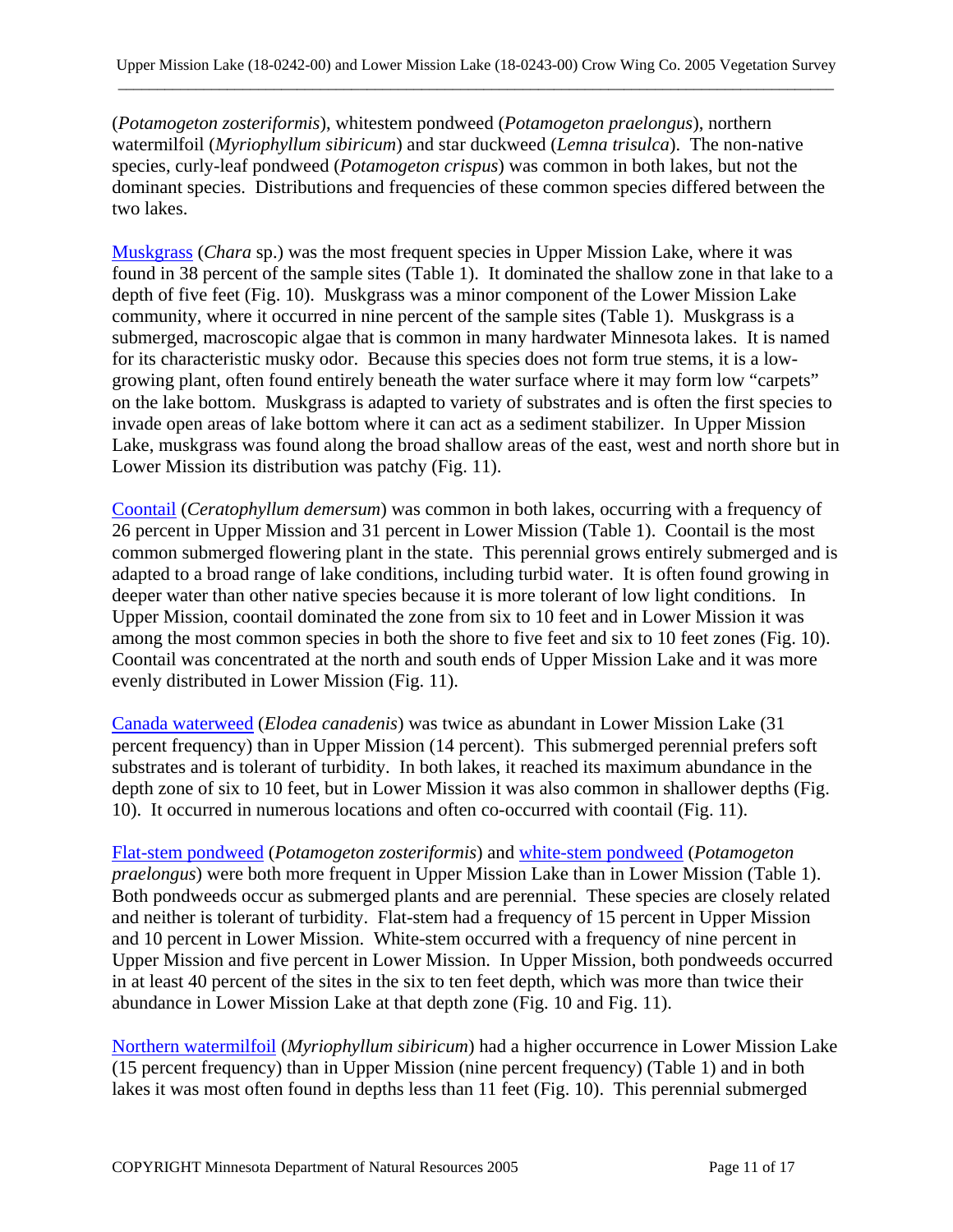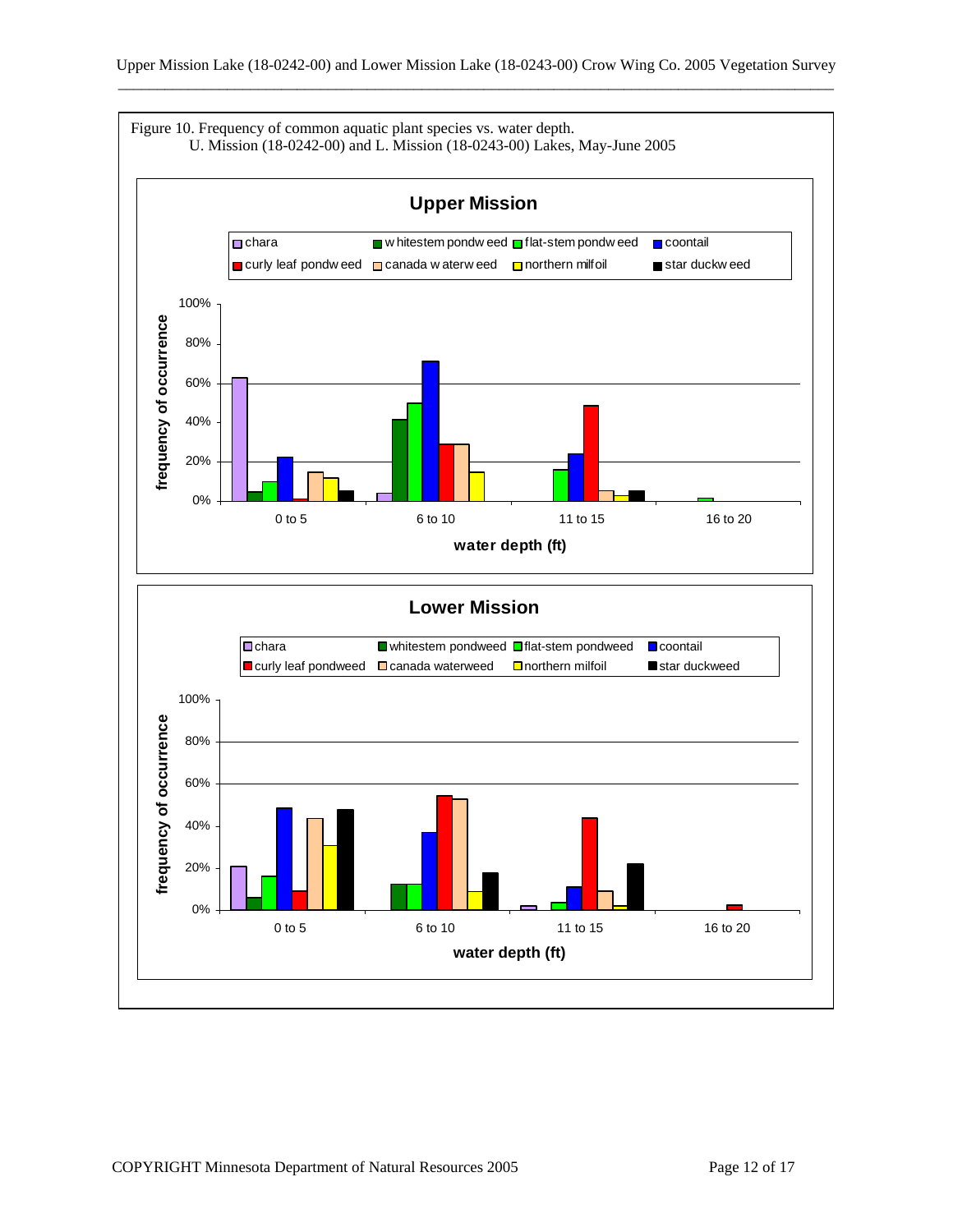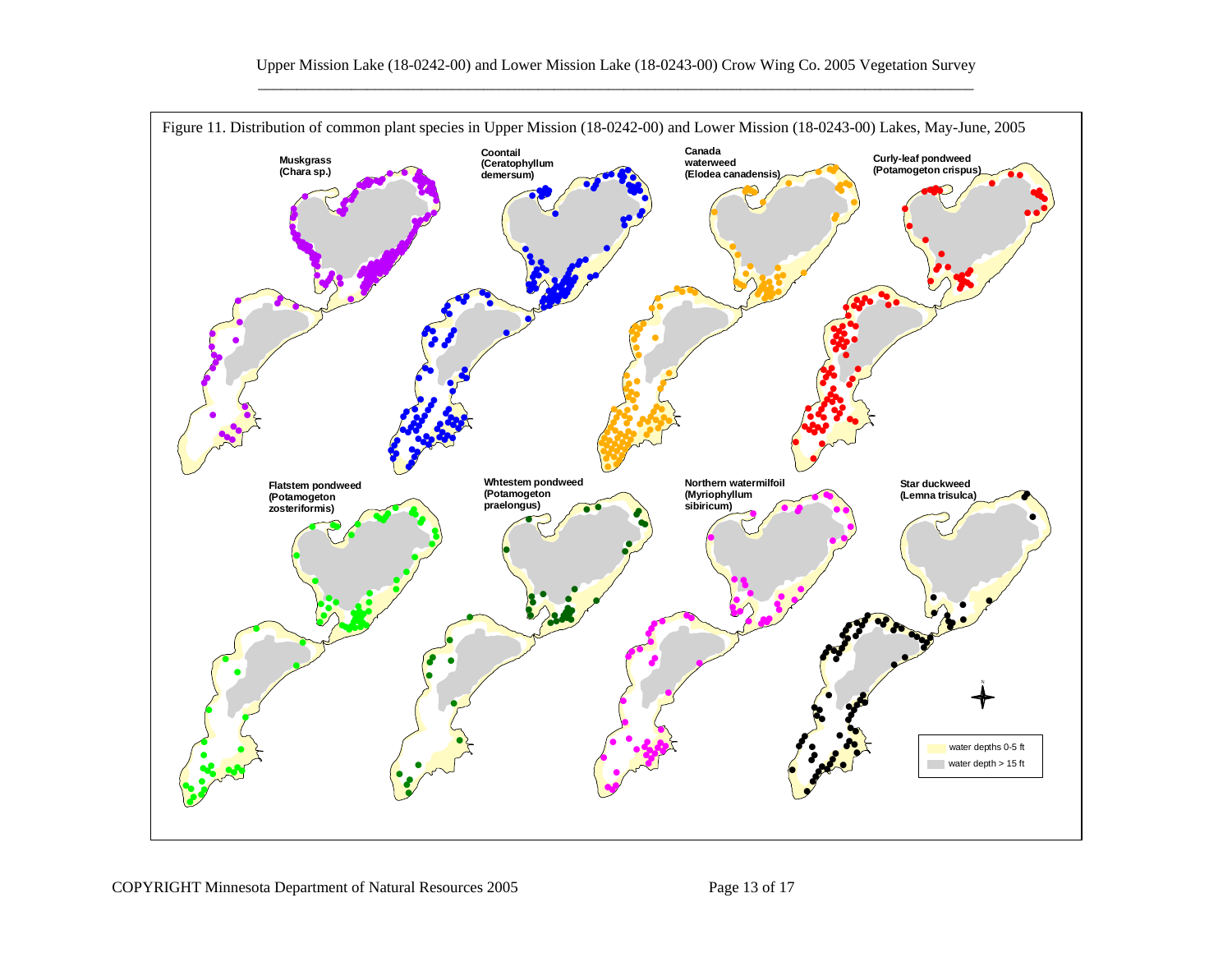species prefers soft substrates and is not tolerant of turbidity. Its distribution was widespread in both lakes and it was often found co-occuring with other native species including coontail, flatstem pondweed and Canada waterweed (Fig. 11).

[Star duckweed](http://www.dnr.state.mn.us/aquatic_plants/floatingleaf_plants/duckweeds.html) (*Lemna trisulca*) was not an important part of the Upper Mission Lake plant community but occurred in 27 percent of the Lower Mission sites (Table 1). This free-floating species can drift with water currents and is often found submerged but not anchored to the lake bottom. Star duckweed was common in shallow water as well as depths greater than ten feet in Lower Mission (Fig. 10). It was well distributed throughout Lower Mission Lake but was infrequent in Upper Mission (Fig. 11).

All other native species were present in less than eight percent of the sample sites (Table 1)

[Curly-leaf pondweed](http://www.dnr.state.mn.us/aquatic_plants/submerged_plants/curlyleaf_pondweed.html) (*Potamogeton crispus*) was not the most abundant species in either Upper or Lower Mission, but it was among the top five most frequent species in each lake (Table 1). It was found in 10 percent of the Upper Mission Lake sites and in 26 percent of the Lower Mission Lake sites (Table 1). In Upper Mission it dominated in the zone from 11 to 15 feet deep while in Lower Mission it was the most common species in the zone from six to 15 feet deep (Fig. 10). In both lakes, curly-leaf was uncommon in depths less than six feet (Fig 11).

Curly-leaf pondweed is a non-native, submerged plant that has been present in Minnesota since at least 1910 (Moyle and Hotchkiss 1945) and is now found in at least 700 Minnesota lakes (Invasive Species Program 2005). Like many native submerged plants, it is perennial but it has a unique life cycle that may provide a competitive advantage over native species. Curly-leaf pondweed is actually dormant during late summer and begins new growth in early fall (Fig. 12). Winter foliage is produced and continues to grow under ice (Wehrmeister and Stuckey, 1978). Curly-leaf reaches its maximum growth in May and June, when water temperatures are still too low for most native plant growth. In late spring and early summer, curly-leaf plants form

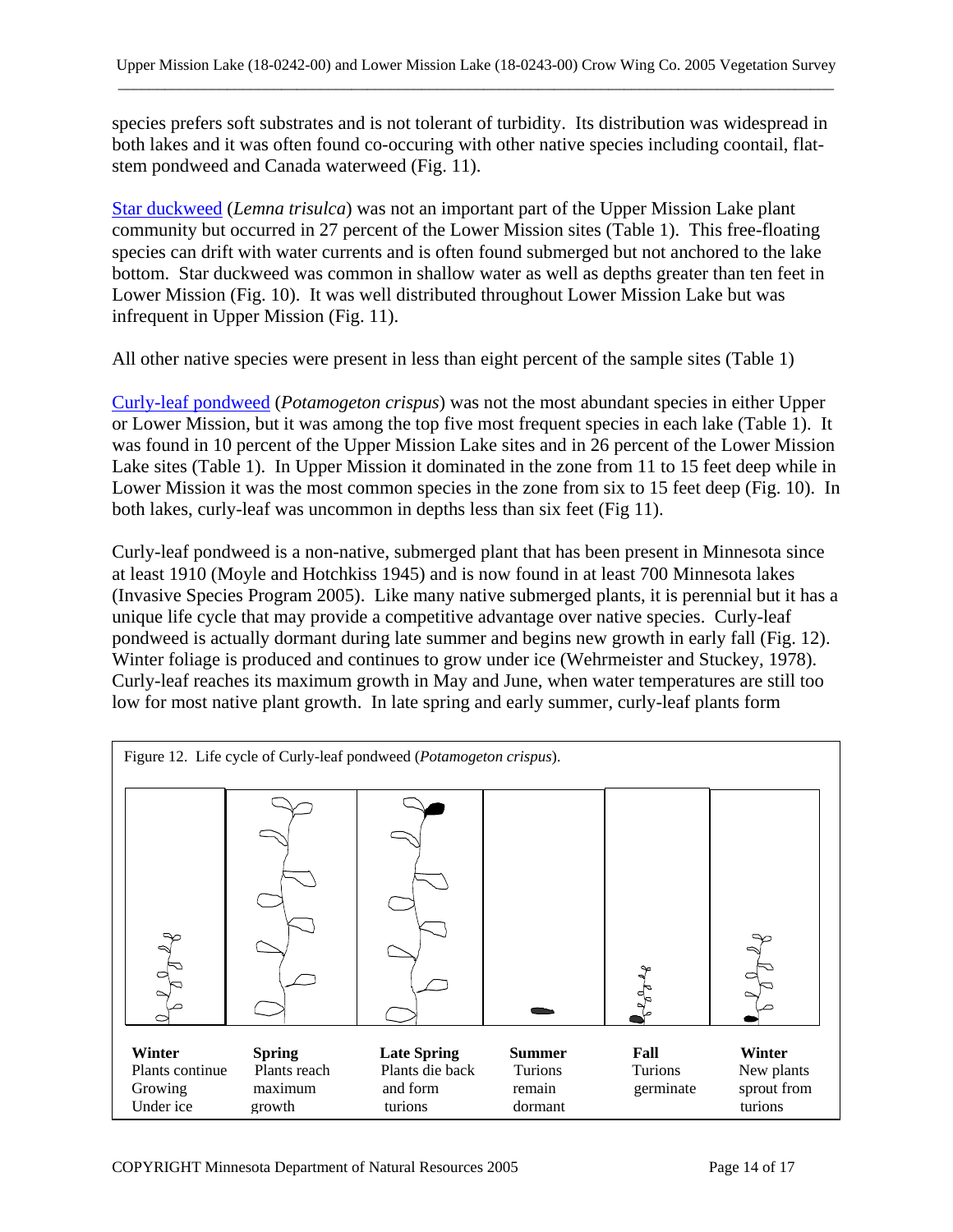structures called "turions" which are hardened stem tips that break off and fall to the substrate (Fig. 13). Turions remain dormant through the summer and germinate into new plants in early fall (Catling and Dobson, 1985). During its peak growth in spring, curly-leaf may reach the water surface at certain depths and create dense mats.

In Upper and Lower Mission Lakes, curlyleaf had not yet formed surface mats at the time of the spring 2005 survey.

Figure 13. Turions forming at tips of curly-leaf plants in Lower Mission Lake (18-0243-00), May 23, 2005



## **Discussion**

The native plant communities of Upper and Lower Mission Lakes include a diversity of native species that are also common in many other central Minnesota lakes. Native vegetation provides critical habitat for fish and invertebrates, buffers the shorelines from wave action, and stabilizes sediments and utilizes nutrients that would otherwise be available for algae. (Click here for more information on: [value of aquatic plants](http://www.dnr.state.mn.us/shorelandmgmt/apg/value.html) ).

Higher mid-summer water clarity in Upper Mission Lake allows plants to grow to a greater depth than in Lower Mission. Some species that are intolerant of turbidity were more common in Upper Mission than in Lower Mission. Curly-leaf pondweed, a non-native species that is tolerant of turbidity, grew more abundantly in Lower Mission Lake.

Curly-leaf pondweed is probably not a recent invader in Upper and Lower Mission Lakes. It has been present in Minnesota for at least 100 years and common in central Minnesota lakes for at least the past 20 years. Although curly-leaf pondweed has invaded both lakes, it does not dominate in either basin. Factors that may contribute to the lack of dominance by curly-leaf may include: 1) the presence and abundance of a number of native submerged species that can adequately compete with curly-leaf, and 2) the moderately high water clarity. Lower clarity in Lower Mission may contribute to the higher abundance of curly-leaf because the species is better adapted to low light levels than are many native species. For more information on management of curly-leaf pondweed see page 51 in this report: [MnDNR Invasive Species Annual Report](http://files.dnr.state.mn.us/ecological_services/invasives/annualreport.pdf) 

#### **Monitoring changes in aquatic plant community**

The types and amounts of aquatic vegetation that occur within a lake are influenced by a variety of factors including water clarity and water chemistry. Monitoring change in the aquatic plant community can be helpful in determining whether changes in the lake water quality are occurring and for estimating the quality of vegetation habitat available for fish and wildlife communities. Data from the 2005 vegetation survey can also be used to monitor annual changes in the native and non-native plant species composition. In general, factors that may lead to change in native and non-native aquatic plant communities include: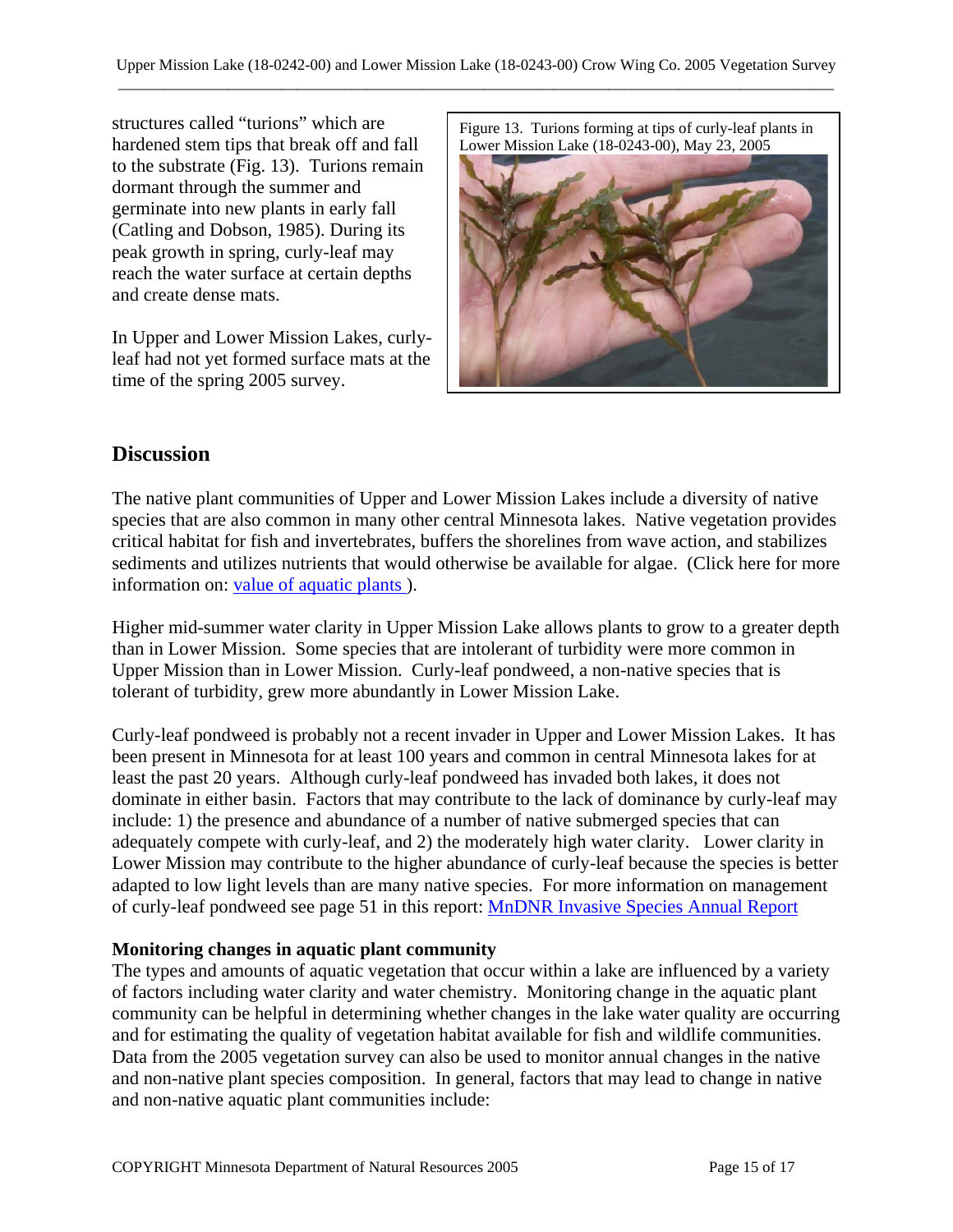- Change in water clarity If water clarity in Upper and Lower Mission Lakes increases, submerged vegetation may be more common at depths greater than 15 feet.
- Snow and ice cover

Curly-leaf pondweed, in particular, may fluctuate in abundance in response to snow cover. Many native submerged plants also have the ability to grow under the ice, especially if there is little snow cover and sunlight reaches the lake bottom. In years following low snow cover, and/or a reduced ice-over period, curly-leaf and some native submerged plants may increase in abundance.

- Water temperatures / length of growing season In years with cool spring temperatures, submerged plants may be less abundant than in years with early springs and prolonged warm summer days.
- Natural fluctuation in plant species. Many submerged plants are perennial and regrow in similar locations each year. However, a few species such as wild rice (*Zizania aquatica*) and bushy pondweed (*Najas flexilis*) are annuals and are dependant on the previous years seed set for regeneration.
- Aquatic plant management activities Humans can impact aquatic plant communities directly by destroying vegetation with herbicide or by mechanical means. For information on the laws pertaining to aquatic plant management: [MnDNR APM Program.](http://www.dnr.state.mn.us/ecological_services/apm/index.html) Motorboat activity in vegetated areas can be particularly harmful for species such as wild rice. Shoreline and watershed development can also indirectly influence aquatic plant growth if it results in changes to the overall water quality and clarity. Herbicide and mechanical control of aquatic plants can directly impact the aquatic plant community. Monitoring these control activities can help insure that nontarget species are not negatively impacted.